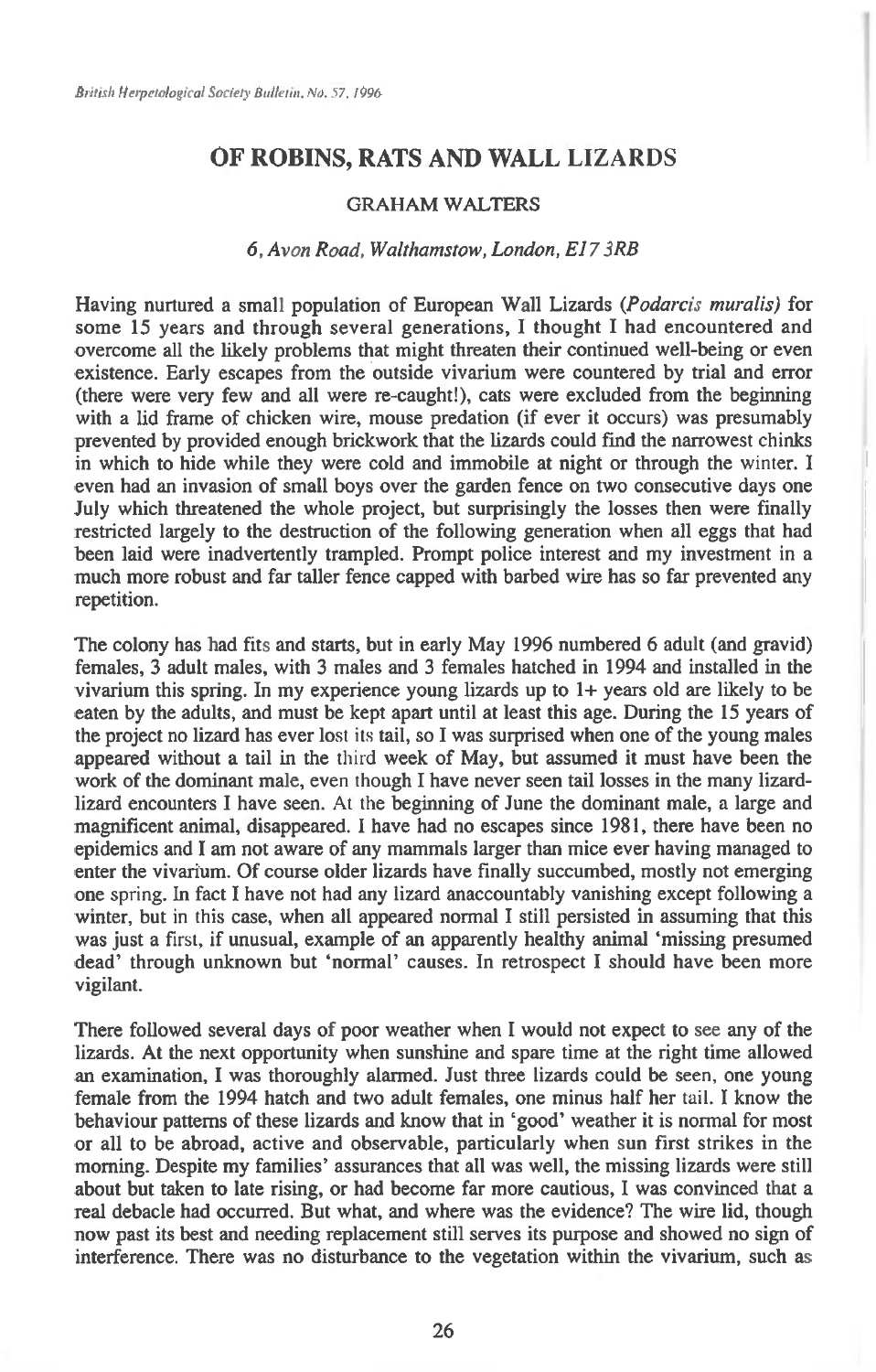might be expected if a blood-crazed cat or fox had managed to enter, and in any case the lizards of course are fast and wary of larger predators. What could possibly have gone wrong to so devastate my lizards?

I still have no positive identification of the cause, although initially I was convinced the losses were the work of a robin. A few years ago I noticed sparrows were dropping into the vivarium to feast on some large field crickets intended for the lizards. The crickets were cold and slow moving and made an easy meal for the birds. However, I could not say that the birds were frequent visitors. During the period leading up to the major lizard loss this year, I had also been working my vegetable patch adjacent to the vivarium. A robin had been attracted by my exertions, or rather the chance of a quick meal revealed as I worked the soil, and I had seen it dropping into the vivarium and taking mealworms during this same period. I wondered whether the robin had learned how to deal with the lizards. They were concentrated in a small area, and would always reappear to bask even after disturbance. At first emergence in the morning they tended to be slower, sometimes lying full out before the sun had yet reached the vivarium, so they were probably fairly easy to pick off by a persistent predator that learnt the necessary tricks. Birds are quick to learn, lizards have a limited capacity by comparison. In natural circumstances these lizards would not be so concentrated, and would probably be more wary - mine are certainly now (or were!) more approachable than wild individuals, while they tended to emerge and lie out in anticipation of the first sun which does not reach the vivarium until around 10.00 am and until then, being cooler, their reactions and flight speed would be relatively slow. In natural situations they would have immediate access to the sun and would reach preferred active temperature rapidly. Lizards are a normal component of the diet of many birds, although it is doubtful if that is so for robins in England. They are not specialist lizard feeders, and lizards are not a conspicuous component of many habitats that robins frequent. I thought this was an example of a robin exploiting an unusual feeding opportunity that it could easily deal with, perhaps initially attracted by the mealworms but discovering that a quick peck at a lizard sometimes, perhaps very early in its attempts, produced results. I did wonder whether a robin could handle, i.e., swallow a mature male wall lizard, but the bird's gape is more than ample. I would think though that the lizard would stretch the capacity of the robin's stomach!

After this episode I covered the chicken wire lid with plastic bird netting as sold for soft fruit protection. The closer mesh of the plastic netting must reduce slightly the sun's intensity beneath but this was the only disadvantage to the new system. There were no further losses for a few weeks, the robin was no longer obvious and I did no see it showing further interest in the vivarium or its content, the severed tail of one of the adults lizards regrew and the two adult females laid their eggs. It seemed that I had indeed solved the puzzle and I relaxed. Then, in July, the female with the regrown tail lost her tail again, and before I had an opportunity to remove the remaining lizards, they all vanished. It was now impossible for birds to enter the vivarium, and again there was absolutely no evidence to suggest a cause.

My final, though tentative, conclusion is that a rat took up residence in the vivarium and destroyed all the lizards. My jogging sons tell me that locally rats have been far more conspicuous this year in nearby Epping Forest, while during the summer two young rats have been killed and left on separate occasions on the lawn by cats - we have not seen this before. I suppose that my arguments given earlier implementing the poor old robin can be equally well applied to rats, although while at optimum temperature I cannot imagine that the lizards would be easy prey. I suspect that they were attacked whilst under cover, although the vivarium is full of nooks and crannies amongst brickwork that